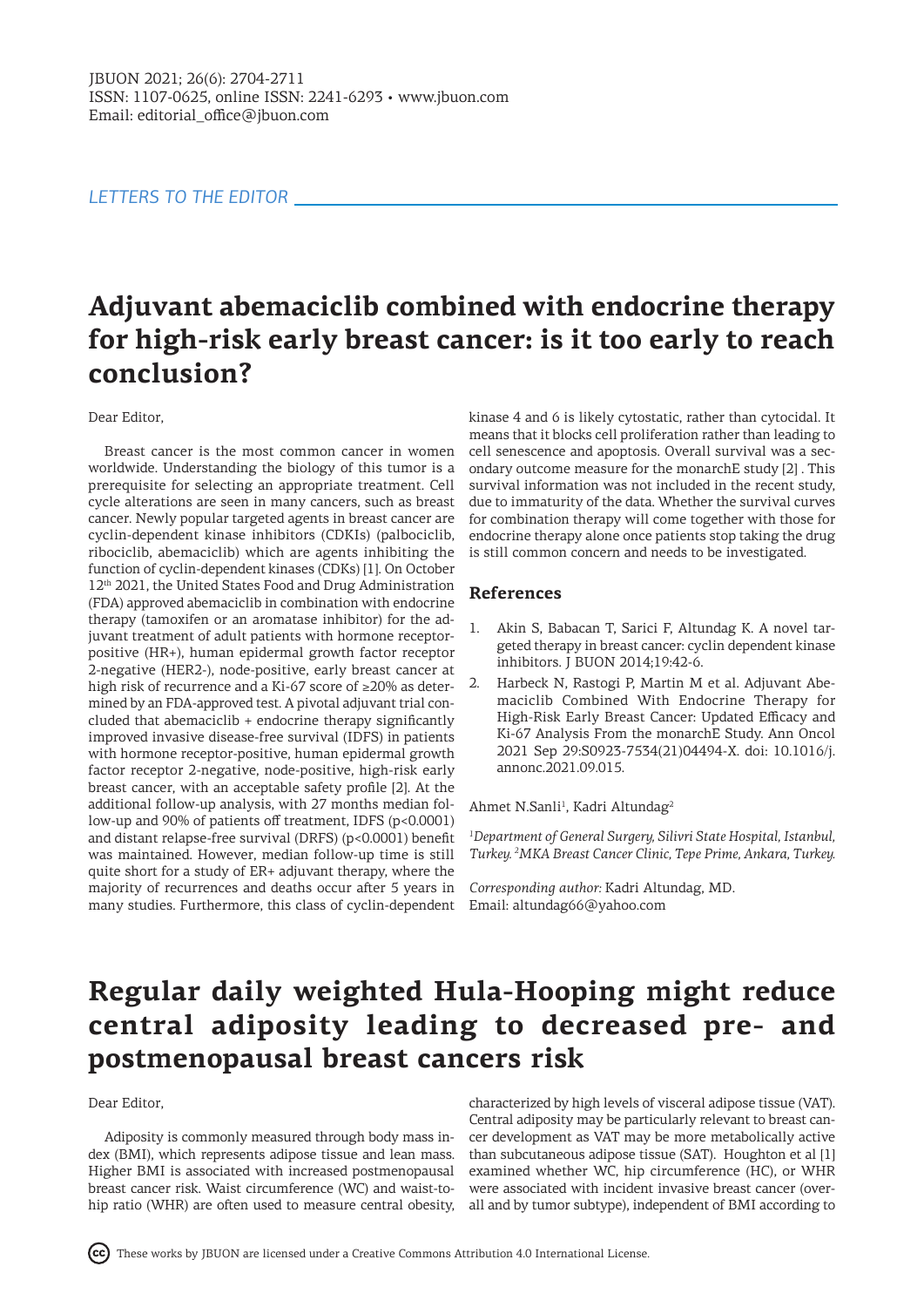menopause status. They reported that central adiposity was positively associated with pre- and postmenopausal breast cancers independent of BMI. Therefore, strategies for reducing central adiposity are major concerns. Hula-hooping is an ancient type of dance, which has recently experienced a comeback in the form of aerobic core training. Beneficial metabolic effects in obese subjects is unknown. One study compared the effects of weighted hula-hooping and walking in obese subjects. They found that 6 weeks of hula-hooping for an average duration of 13 min per day sig¬nificantly decreased waist circumference and body fat in the android region and increased trunk muscularity compared to a period of walking in a group of overweight subjects [2]. Furthermore, excess total body fat and abdominal adipose tissue are recognized risk factors for metabolic diseases but also for some types of cancers, including breast cancer. Obesity stimulates cancer progression through chronic, low-grade inflammation in white adipose tissue. One study showed that a 16-week aerobic and resistance exercise in¬tervention attenuates adipose tissue inflammation in obese postmenopausal breast cancer survivors [3]. We previously suggested that weighted Hula-Hooping as an exercise type may decrease breast cancer recurrence by decreasing abdominal fat and in¬creasing trunk muscularity in obese postmenopausal breast cancer survivors [4]. Taken all together, regular daily weighted Hula-Hooping exercise might reduce central adiposity leading to decrased pre- and postmenopausal breast cancers risk. This issue merits further investigation.

### **References**

- 1. Houghton SC, Eliassen H, Tamimi RM, Willett WC, Rosner BA, Hankinson SE. Central Adiposity and Subsequent Risk of Breast Cancer by Menopause Status. J Natl Cancer Inst 2021;113:900-08.
- Lahelma M, Sädevirta S, Lallukka-Brück S et al. Effects of Weighted Hula-Hooping Compared to Walking on Abdominal Fat, Trunk Muscularity, and Metabolic Pa¬rameters in Overweight Subjects: A Randomized Con¬trolled Study. Obes Facts 2019;12: 385-96.
- Dieli-Conwright CM, Parmentier JH, Sami N et al. Adi¬pose tissue inflammation in breast cancer survivors: effects of a 16-week combined aerobic and resistance exercise training intervention. Breast Cancer Res Treat 2018;168: 147-57.
- 4. Altundag K. Weighted Hula-Hooping may decrease breast cancer recurrence by decreasing abdominal fat and increasing trunk muscularity in obese postmenopausal breast cancer survivors. J BUON 2020;25:584.

#### Ahmet N.Sanli<sup>1</sup>, Kadri Altundag<sup>2</sup>

*1 Department of General Surgery, Silivri State Hospital, Istanbul, Turkey. 2 MKA Breast Cancer Clinic, Tepe Prime, Ankara, Turkey.* 

*Corresponding author:* Kadri Altundag, MD. Email: altundag66@yahoo.com

## **SARS-CoV-2 implication in retinoblastoma**

#### Dear Editor,

Intraocular malignancies are rare in childhood, and for this reason early diagnosis and early treatment implementation modifies positively the prognosis of the corresponding patients. Among them, retinoblastoma (Rb) -although the most common primary malignant intraocular carcinoma in children- is a rare type developed histo-pathologically by abnormal immature cells of retina, the light-detecting tissue of the eye responsible for light and color recognition. Concerning its genetic signature, Rb suppressor gene demonstrates a sporadic and also hereditary (germinal) pattern caused by a congenital mutation in the chromosome 13 gene 13q14 (retinoblastoma protein). It seems - as it happens in other malignancies including breast and pancreatic carcinoma- that pandemics like coronavirus-related have negatively influenced the management of a variety of oncological patients [1,2]. Specific studies on retinoblastoma patients have concluded that delay in optimal and timely management leads to prolonged treatment interruptions, permanent default, and even death in children, especially in countries with vast, uncontrolled populations [3]. Coronavirus-related severe acute respiratory syndrome (SARS-CoV) in 2002/2003, Middle-East respiratory syndrome (MERS-CoV) in 2012/2013, and especially the current 2019/2020 severe acute respiratory syndrome-2 (SARS-CoV-2) affected negatively the national health systems' endurance worldwide. SARS-Cov-2 virus belongs to lineage b of beta-CoVs, demonstrating a strong phylogenetic similarity with Bat-CoVRaTG13 type. Concerning its genomic structure, a large non-segmented, positive-sense RNA molecule of approximately 30 kb has been detected and analyzed in conjunction with the corresponding RNA-dependent RNA-polymerase (Rd-Rp) that is essential for its replication in the cytoplasm of the target epithelial cells. Analyzing SARS-CoV-2 spherical virion's structure (diam~100nm), research groups have confirmed that there are four main proteins including the spike surface glycoprotein (S), the main or matrix protein (M), the envelope protein (E), and finally the nucleocapsid protein (NC). S glycoprotein projections -consisting of two subunits S1/S2- provide a unique crown-like formation (corona) on the virion's surface. Concerning their functional role, S1 represents the main receptor-binding domain (RBD), whereas S2 is involved in the virus-cell membrane fusion mechanism interacting with proteases, such as furin, thrypsin, cathepsin or serino-protease TM-PRSS2. SARS-CoV-2 molecular basis is under investigation by implementing novel, sophisticated multi-omics based techniques. Concerning the influence of SARS-CoVs' specific genomic sequences in Rb gene, some molecular studies have already revealed crucial interactions with an endoribonuclease, the Nsp15 [4]. An *in vitro* analysis showed that retinoblastoma protein-binding motif (LXCXE/D) exists in the majority of Nsp15 altered cases of severe acute respiratory syndromes mediated by Covs. Additionally, mutations in the Rb-binding motif modify the corresponding expression of the sNsp15 in cells leading to an increased abundance of Rb in the cytoplasm, but also decrease overall levels of Rb. Similarly, SARS-CoVs' well conserved open reading frames (ORFs) are involved in Rb abnormal expression. A molecular study showed that ORF7a overexpression down regulated the mRNA transcription and expression of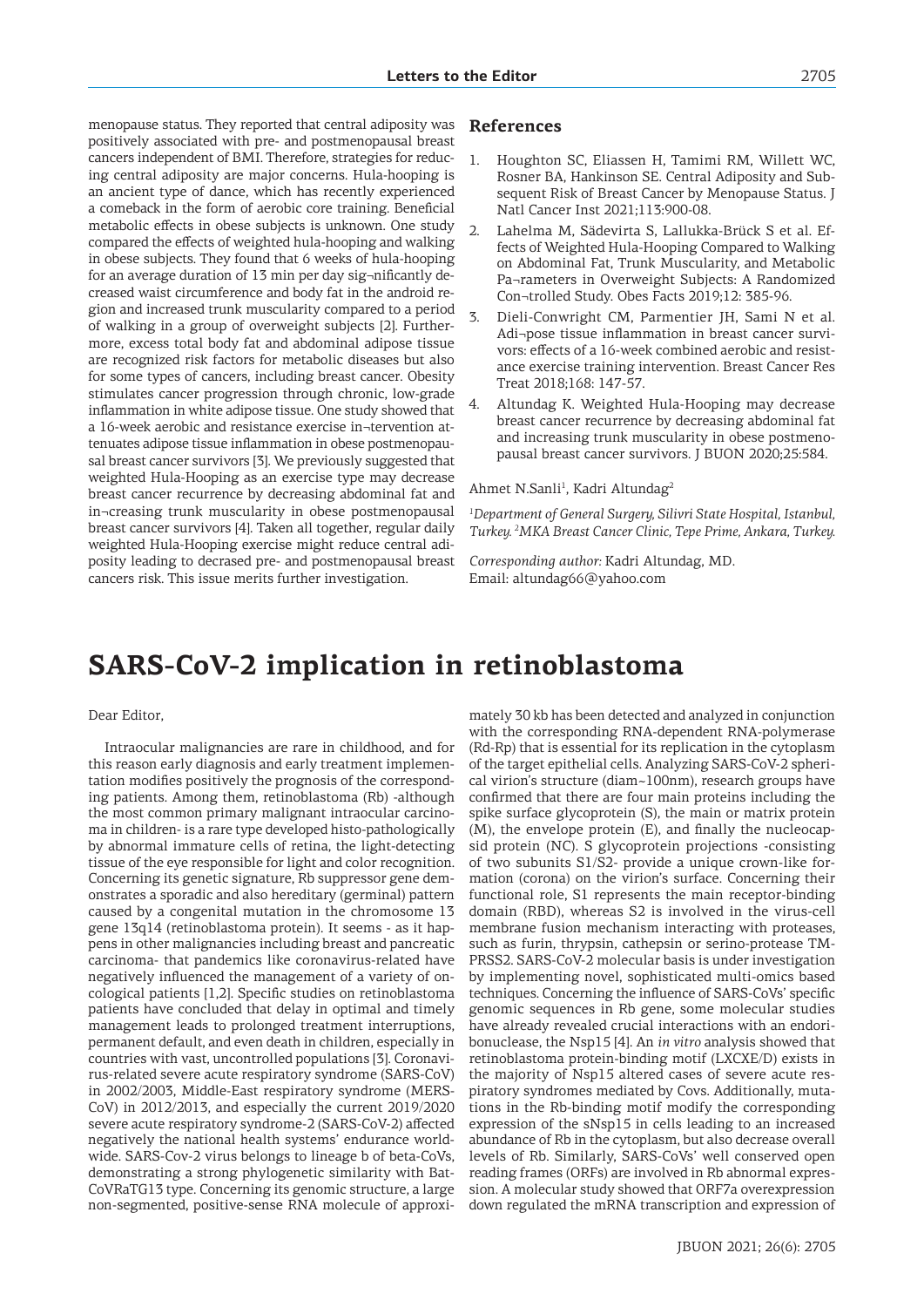cyclin D3 leading to decreased activity of cyclin D/cdk4/6 by inhibiting Rb phosphorylation. These aberrations block cell cycle progression at G0/G1 phase.

### **References**

- 1. Niotis A, Manios K, Dimas O, Tsiambas E. SARS-CoV-2 infection in breast carcinoma patients. J BUON 2021; 26: 1688.
- 2. Tsounis D, Manaios L, Tsiambas E, Spyropoulou D. COVID-19 in pancreatic carcinoma patients. J BUON 2021; 26: 1689-90.
- 3. Bansal R, Aishwarya A, Rao R et al. Impact of COVID-19 nationwide lockdown on retinoblastoma treatment and outcome: A study of 476 eyes of 326 children. Indian J Ophthalmol 2021; 69:2617-24.
- 4. Bhardwaj K, Liu P, Leibowitz JL, Kao CC. The coronavirus

endoribonuclease Nsp15 interacts with retinoblastoma tumor suppressor protein. J Virol 2012;86:4294-304.

5. Yuan X, Wu J, Shan Y et al. SARS coronavirus 7a protein blocks cell cycle progression at G0/G1 phase via the cyclin D3/pRb pathway. Virology 2006;346: 74-85.

Claire Konstantopoulou<sup>1</sup>, Dimitrios Roukas<sup>2</sup>, Paraskevi Tziakou<sup>3</sup>, Evangelos Tsiambas<sup>4</sup>

*1 Dept of Ophthalmology, 417 VA Hospital (NIMTS), Athens, Greece. 2 Department of Psychiatry, 417 VA Hospital (NIMTS), Athens, Greece. 3 Department of Pathology, "Thriasio" General Hospital, Elefsina, Greece. 4Department of Cytology, 417 VA Hospital (NIMTS), Athens, Greece.* 

*Corresponding author:* Evangelos Tsiambas, MD, MSc, PhD. Email: tsiambasecyto@yahoo.gr

## **Synchronous breast cancer metastases both to parotid and thyroid glands: a rare presentation**

Dear Editor,

Metastasis to the salivary gland is rare. The parotid is the most commonly involved site among the salivary glands. Breast cancer metastasis to the parotid gland has been rarely reported in the literature, and relatively few case reports have described the imaging findings [1, 2]. The thyroid is a rare site for distant metastases from breast carcinoma. The incidence of thyroid metastases in fine needle aspiration biopsy (FNAB) was less than 0.2% [3]. A 59-year-old female patient was diagnosed with locally advanced left breast cancer with luminal B subtype in May 2011. She received four cycles of neoadjuvant cyclophosphamide-epiribucin-5-fluorouracil chemotherapy regimen and underwent left modified radical mastectomy with stage pT1N3M0 disease. She then received two cycles of adjuvant doxorubicin and docetaxel and subsequent adjuvant radiotherapy. She was on adjuvant letrozole treatment for about 6 years. Due to increased tumor marker levels, PET-CT scan and neck MRI were performed and showed nodules both in the right parotid gland and thyroid. FNAB and trucut biopsy from thyroid and parotid, respectively, revealed metastatic breast cancer with luminal B subtype in both sites in December 2020. She then started fulvestrant and palbociclib. On her last visit in October 2021, PET-CT scan showed no evidence of metastases. She is still continuing to receive fulvestrant and

palbociclib. We reported a case of synchronous breast cancer metastases both to the parotid and the thyroid glands for the first time in the literature which highlights that thyroid and parotid metastases should be considered in a patient with thyroid and parathyroid lesions in combination with a history of breast carcinoma.

### **References**

- 1. Emanuelli E, Ciorba A, Borsetto D et al. Metastasis to parotid gland from non Head and Neck tumors. J BUON 2018; 23:163-6.
- 2. Jung HK, Lim YJ, Kim W. Breast Cancer Metastasis to the Parotid: A Case Report with Imaging Findings. Am J Case Rep 2021;22:e934311.
- 3. Wang Y, Zhou S, Yu B et al. Case Report and Review of Literature: Thyroid Metastases From Breast Carcinoma. Front Endocrinol (Lausanne) 2021;12:631894.

Ahmet N.Sanli<sup>1</sup>, Kadri Altundag<sup>2</sup>

*1 Department of General Surgery, Silivri State Hospital, Istanbul, Turkey. 2 MKA Breast Cancer Clinic, Tepe Prime, Ankara, Turkey.* 

*Corresponding author:* Kadri Altundag, MD. Email: altundag66@yahoo.com

## **P53/MDM-2 gene alterations in laryngeal squamous cell carcinoma**

#### Dear Editor,

Cell cycle deregulation leads progressively normal epithelia to their neoplastic transformation. P53 is a key

regulator of the genome stability and function. The gene is located on the short (p) arm of chromosome 17 at position 13.1 (17p13.1) encoding a nuclear phosphoprotein with a molecular mass of 53 kDa acting as a transcrip-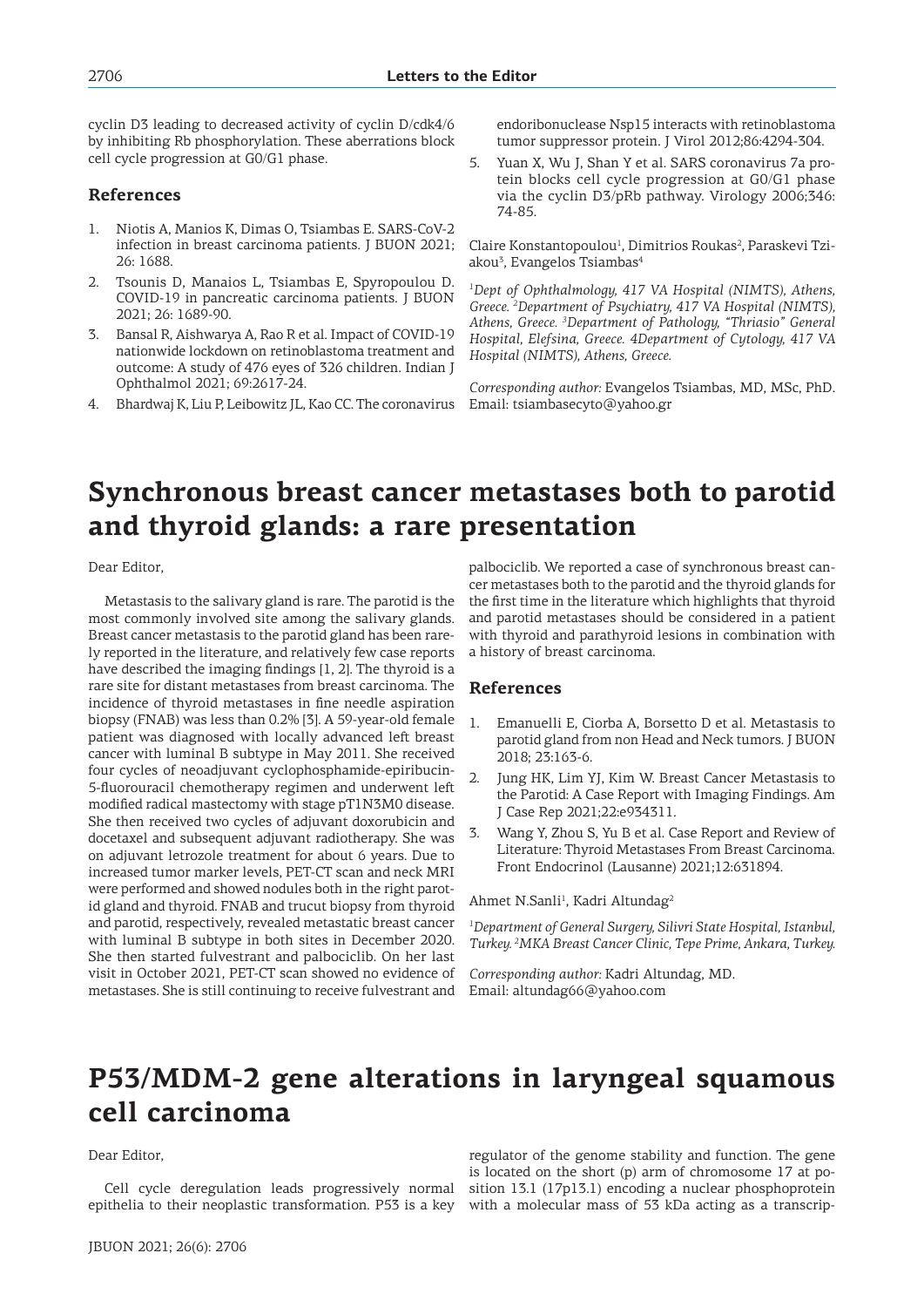tion factor that negatively regulates cell proliferation. It is also involved in a significant number of cell signaling pathways including cell cycle, programmed cell death, and DNA repair. Murine double minute 2 (MDM2), a proto-oncogene (12q14.3) encoding a nuclear-localized E3 ubiquitin ligase, acts as a major negative regulator in p53-MDM2 auto-regulatory pathway. MDM2 directly binds to p53 and represses its transcriptional activity and promotes p53 proteasomal degradation. Aberrant p53/MDM2 over expression is a frequent observation in breast carcinomas [1]. Gene amplification is the major mechanism of MDM2 deregulation and overexpression in breast carcinoma correlated with aggressive phenotype [2]. Concerning laryngeal squamous cell carcinoma (LSCC), a study group co-analyzing the expression patterns of p53, its upstream regulator MDM2, and also p21/WAF molecule concluded that p53 mainly and MDM2 aberrant expression could be used as markers for inferior and worse prognosis (overall survival), respectively [3]. Interestingly, specific genetic imbalances (gene polymorphisms) regarding MDM2 gene seem to be associated to increased risk for LSCC onset. A study group implemented a polymerase chain reaction-restriction fragment length polymorphism (PCR-RFLP) protocol for the detection of specific MDM2 polymorphisms (MDM2 rs769412 and MDM2 rs937283). They observed that both of the analyzed polymorphisms were correlated with high susceptibility to LSCC rise and progression, especially in sub-groups of patients with a history of chronic alcohol consumption [4]. Similarly, another study group based on a combination of pyrosequencing and enzyme-linked immunosorbent assay (ELISA) analyzed the status of a specific single-nucleotide polymorphism (SNP) 309T/G SNP in the promoter region of MDM2 and measured MDM2 plasma levels, respectively [5]. They observed that the MDM2 SNP309 G allele acts as a significant LSCC and vocal leukoplakia inhibition genetic marker in the Chinese population, whereas GT type patients correlated with a lower plasma MDM2 level than the TT genotypes. In these patients, a low stage and metastatic potential was also observed. The previous referred molec-

ular data show that deregulation of p53/MDM2 pathway is critical for LSCC rise and progression involved in the early genomic instability of normal laryngeal epithelia. In this model of gene co-reaction, a suppressor gene (p53) is downregulated combined with an oncogene (MDM2) overactivation.

#### **References**

- 1. Baliou E, Nonni A, Keramopoulos D et al. Deregulation of p53-MDM2 auto-regulatory pathway in breast carcinoma. J BUON 2016;21:1099-03.
- Santarius T, Shipley J, Brewer D, Stratton MR, Cooper CS. A census of amplified and overexpressed human cancer genes. Nat Rev Cancer 2010;10: 59-64.
- 3. Osman I, Sherman E, Singh B et al. Alteration of p53 pathway in squamous cell carcinoma of the head and neck: impact on treatment outcome in patients treated with larynx preservation intent. J Clin Oncol 2002;20:2980-7.
- 4. Wang H, Ma K. Association between MDM2 rs769412 and rs937283 polymorphisms with alcohol drinking andlaryngeal carcinoma risk. Int J Clin Exp Pathol 2015;8:7436-40.
- 5. Zhou J, Liu F, Zhang D et al. Significance of MDM2- 309 polymorphisms and induced corresponding plasma MDM2 levels in susceptibility to laryngeal squamous cell carcinoma. DNA Cell Biol 2014;33:88-94.

Vasileios Papanikolaou<sup>1</sup>, Efthymios Kyrodimos<sup>1</sup>, Evangelos Tsiambas<sup>2</sup>, Aristeidis Chrysovergis<sup>1</sup>

<sup>1</sup><sup>1st</sup> ENT Department, Hippocration Hospital, University of *Athens, Athens, Greece; 2 Department of Pathology-Cytology, 401 General Army Hospital, Athens, Greece* 

*Corresponding author:* Evangelos Tsiambas, MD, MSc, PhD. Email: tsiambasecyto@yahoo.gr

## **Solitary radius metastasis in a breast cancer patient: a rare presentation**

#### Dear Editor,

Breast cancer is the most common cancer in women worldwide. Bone is the most frequent site of distant metastasis from breast cancer and accounts for the highest proportion of first site relapse in patients with breast cancer [1]. One study evaluated the incidence and distribution of bone metastases in breast cancer. The authors found that the most frequent site was the spine, including thoracic spine (63.6%) and lumbar spine (53.8%). The second commonly metastatic site was ribs (57.4%), followed by pelvis (54.1%) and sternum (44.34). The least affected site of bone metastases were ulna and radius (0.3%) [2]. However,one case with solitary metastasis to radius was reported in the literature [3]. Here, we present the second breast cancer patient having solitary metastasis to radius in the literature. A 55-year-old woman was diagnosed with right invasive breast ductal carcinoma and she underwent right modified radical mastectomy with stage T2N2M0 and luminal subtype B in December 2014 and then she received adjuvant chemotherapy of four cyles of adriamycin-cyclophosphamide, followed by 12 weeks of paclitaxel and furthermore she received adjuvant radiotherapy. She was with adjuvant endocrine treatment with letrozole for about 7.5 years. For the last 2 months, she suffered from right arm pain and right upper extremity MRG clearly showed destructive-lytic lesion 4.5 cm in size, located at the proximal radius in October 2021 and further imaging with PET-CT scan showed solitary right lytic-expansile-destructive lesion observed in the proximal radius with higher FDG uptake. Furthermore, biopsy taken from the right radius showed metastatic breast cancer with luminal B subtype. Currently, she will receive palliative radiotherapy to the radius together with fulvestrant, ribociclib and denosumab.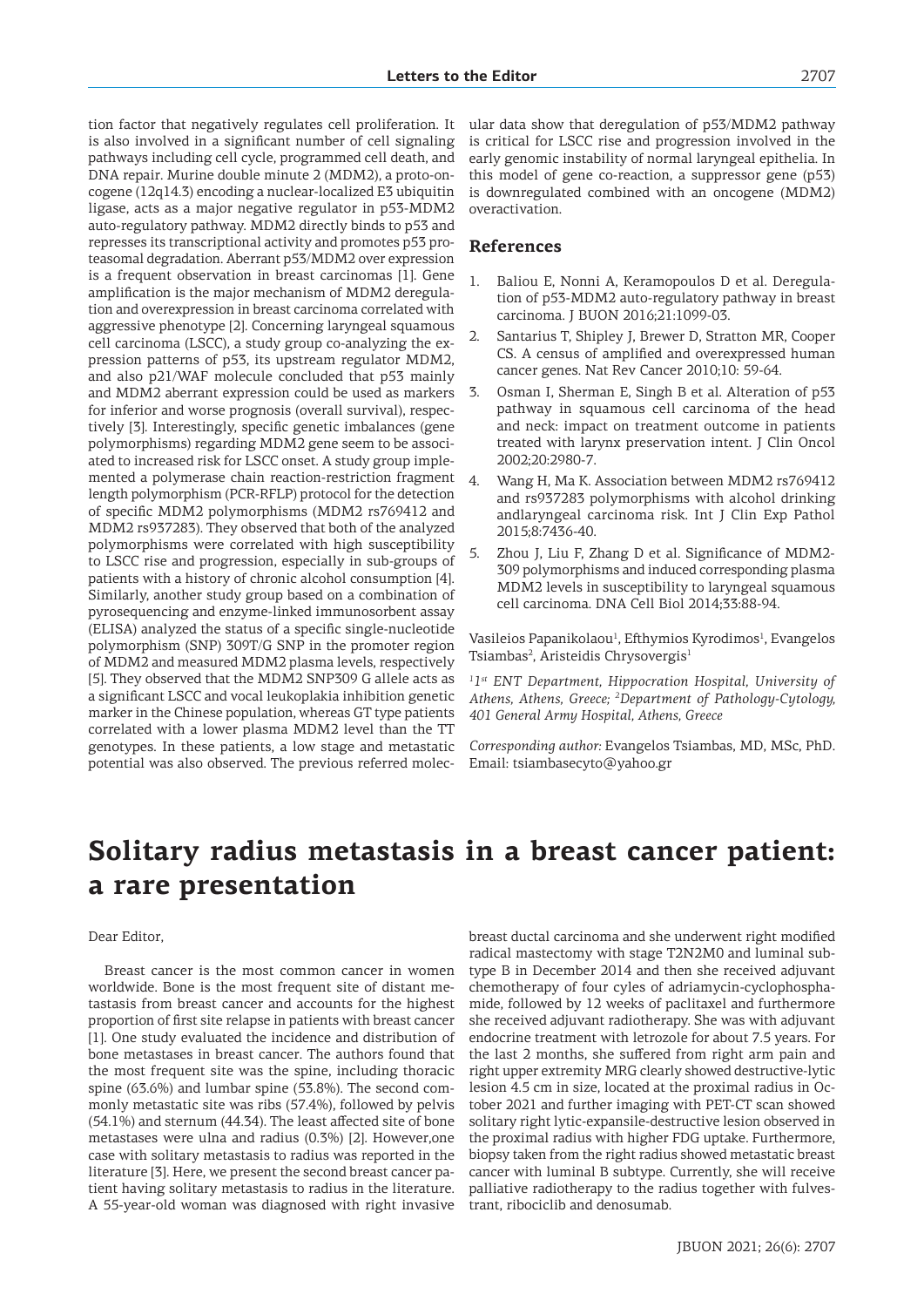### **References**

- 1. Stathopoulos GP, Trafalis D, Kaparelou M. Bone metastasis in breast cancer is treated by high-dose tamoxifen. J BUON 2016;21:1013-5.
- 2. Chen WZ, Shen JF, Zhou Y, Chen XY, Liu JM, Liu ZL. Clinical characteristics and risk factors for developing bone metastases in patients with breast cancer. Sci Rep 2017;7:11325.
- 3. Mose S, Adamietz IA, Böttcher HD. Zur Dignität solitärer osteolytischer Knochenläsionen beim Email: altundag66@yahoo.com

Mammakarzinom. Einzelfallbericht [The assessment of solitary osteolytic bone lesions in breast carcinoma. A special case report]. Strahlenther Onkol 1996;172:43-6.

Ahmet N.Sanli<sup>1</sup>, Kadri Altundag<sup>2</sup>

*1 Department of General Surgery, Silivri State Hospital, Istanbul, Turkey. 2 MKA Breast Cancer Clinic, Tepe Prime, Ankara, Turkey.* 

*Corresponding author:* Kadri Altundag, MD.

## **Triple negative apocrine breast cancer with atypical metastatic presentations**

Dear Editor,

Invasive apocrine carcinoma is a rare breast cancer that is frequently triple negative. Little is known about the characteristics of its molecular subtypes. Apocrine carcinoma, a subtype of invasive ductal carcinoma of the breast, also expresses androgen receptor (AR). Triple-negative apocrine adenocarcinomas have a modestly improved long-term survival when compared with triple-negative invasive ductal cancers [1,2]. A 48-year-old woman was diagnosed with left breast triple-negative apocrine carcinoma and underwent left modified radical mastectomy with stage T2N2M0 disease in January 2008. Her tumor expressed androgen receptor (AR) and Ki 67 was 10% as well. She received four cycles of adriamycin-cyclophosphamide followed by four cylcles of docetaxel. She then received adjuvant radiotherapy. She was on remission. BRCA status was not known at that time. She came to the clinic with right axillary lymphadenopathy in May 2013. Trucut biopsy showed metastatic triple-negative apocrine breast cancer with AR expression. Metastatic workup did not reveal metastasis including right breast other than right axillary lymph node. Then she received 4 cyles of docetaxel and capecitabine followed by radiotherapy to right axillary region with complete remission. Surgery was not performed at all. While she was in remission for about 8 years, due to CA 125 and CEA tumor marker elevation, detailed metastatic work-up was performed showing metastatic left pleural metastatic nodules in November 2021.

Trucut biopsy reported again metastatic triple-negative apocrine breast cancer with AR expression. Weekly paclitaxel was planned to be initiated. In conclusion, patients with triple-negative apocrine carcinoma had a better prognosis than patients with triple-negative breast cancer, and chemotherapy was associated with survival advantage in triple-negative apocrine carcinoma patients [3].

### **References**

- 1. Arciero CA, Diehl AH 3rd, Liu Y, Sun Q, Gillespie T, Li X, Subhedar P. Triple-negative apocrine carcinoma: A rare pathologic subtype with a better prognosis than other triple-negative breast cancers. J Surg Oncol 2020; 122:1232-9.
- 2. Altundag K. De-escalating systemic chemotherapy might be considered for pure triple negative apocrine breast cancer patients. J BUON 2019 ;24:864.
- 3. Wu W, Wu M, Peng G, Shi D, Zhang J. Prognosis in triple-negative apocrine carcinomas of the breast: A population-based study. Cancer Med 2019;8:7523-31.

#### Kadri Altundag

*MKA Breast Cancer Clinic, Tepe Prime, Ankara, Turkey.* 

*Corresponding author:* Kadri Altundag, MD. Email: altundag66@yahoo.com

## **Microsatellite instability in oral squamous cell carcinoma**

#### Dear Editor,

Microsatellites are referred to repetitive nucleotide sequences including usually 1 to 5 base pairs repeated for 15- 30 times which are normally relatively stable. Thousands of microsatellites are detectable throughout the human genome. In fact, during DNA replication accumulation of

them forms a small loop in any of two strands. Insertion or deletion of these repeated nucleotide chains are identified also inside the introns of the genes. For all these molecular reasons, Microsatellite instability (MSI) is a biomarker for detecting DNA MMR deficiency in CRCs and also in a variety of malignancies of different histogenetic origin [1]. Among the genetic mechanisms that provide a stable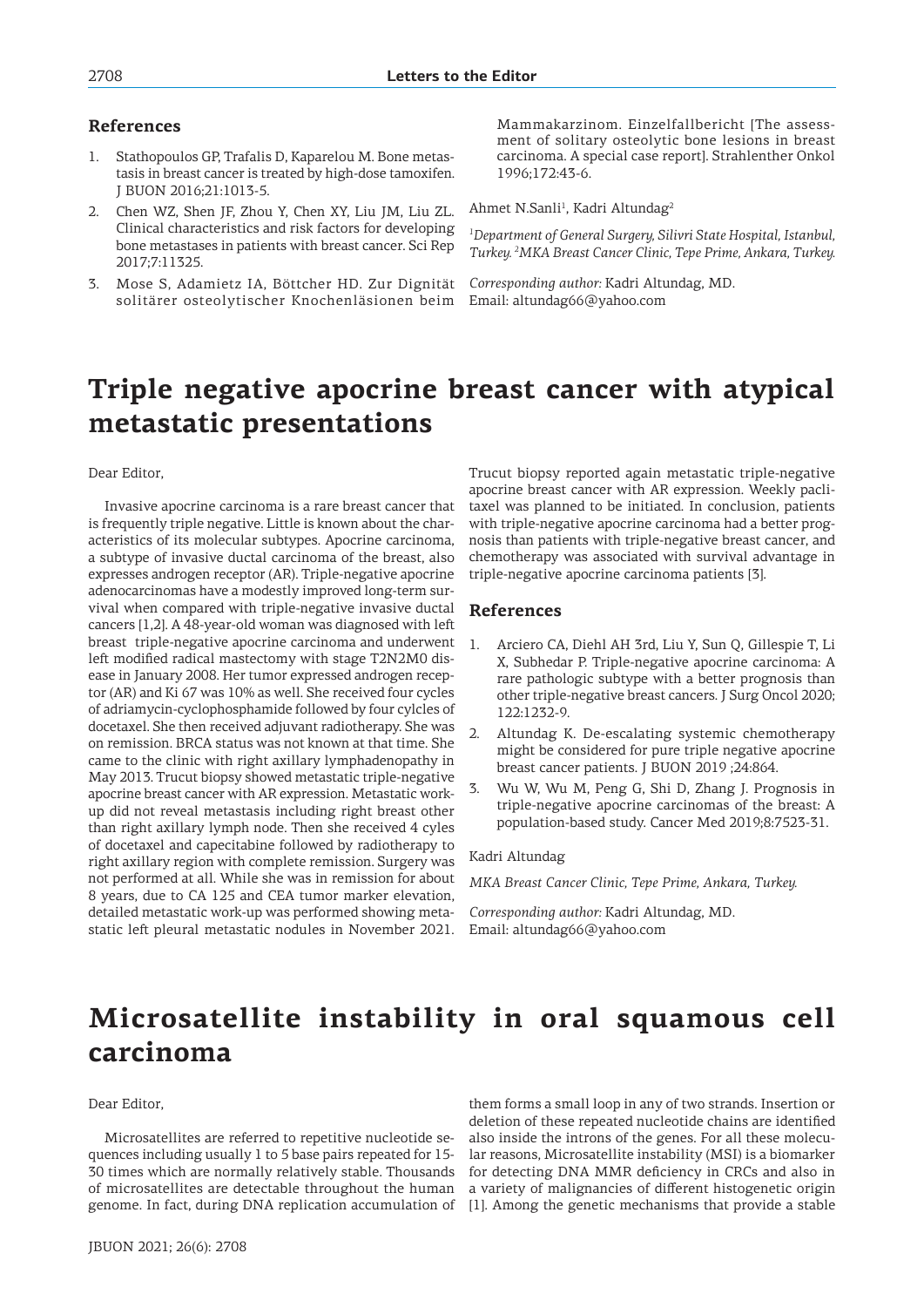micro-environment inside the molecule, DNA mismatch repair system (DNA MMR) plays a leading role. Humanized homologues of DNA MMR main genes are located on chromosomes 2, 3, 5 and 7 including MLH1, MSH2, MSH3, GTBP/MSH6, PMS1 and PMS2 [2]. Specific genomic alterations –germline mutations, accompanied usually by allelic loss (loss of heterozygosity -LOH), or epigenetic changes such as promoter hypermethylation- in the MMR genes lead to loss of their expression affecting their function in repairing the corresponding base to base errors. In contrast to colon adenocarcinoma, there are limited data regarding DNA MMR and MSI in oral cavity carcinomas. Two independent study groups were based on patients with different ethnicity (Korean vs Asian Indians) exploring specific genetic polymorphism of the hMLH1gene. They reported that hypermethylation of the hMLH1 gene may be the principal inactivating mechanism in oral cancer with MSI in HPV related lesions and also that the hMLH1 -93 A>G polymorphism is associated with the higher risk of tobacco-related OSCC could be useful in screening population at a higher risk [3,4]. Hypermethylation of hMLH1 and hMSH2 might play a role in oral carcinogenesis and may be correlated with a tendency to develop multiple oral malignancies. Furthermore, expression of hMLH1, hPMS2, and hMSH2 genes seem to be related progressively with oral epithelial dysplasia and squamous cell carcinoma. Immunohistochemical analyses showed that reduced expression of these markers was correlated with dysplasia to carcinoma progression and also with the grade of the carcinomas (poorly differentiated from well-differentiated) [5]. Identification of specific gene deregulation mechanisms regarding DNA MMR genes is a significant issue for understanding their altered protein expression. Reduced expression levels of these markers are correlated with MSI both in oral cavity

carcinomas. hMLH1 is a crucial gene for both of them and its abnormal expression and function influences the progression and the biological behavior in these malignancies.

#### **References**

- 1. Surtees JA, Argueso JL, Alani E. Mismatch repair proteins:key regulators of genetic recombination. Cytogenet GenomeRes 2004; 107:146-59.
- 2. Li G-M. Mechanisms and functions of DNA mismatch repair. Cell Res 2008; 18:85-98.
- 3. Shin KH, Park KH, Hong HJ et al. Prevalence of microsatellite instability, inactivation of mismatch repair genes, p53 mutation, and human papillomavirus infection in Korean oral cancer patients. Int J Oncol. 2002; 21:297-302.
- 4. Jha R, Gaur P, Sharma SC, Das SN et al. Single nucleotide polymorphism in hMLH1 promoter and risk of tobacco-related oral carcinoma in high-risk Asian Indians. Gene 2013; 526:223-7.
- 5. Czerninski R, Krichevsky S, Ashhab Y, Gazit D, Patel V, Ben-Yehuda D. Promoter hypermethylation of mismatch repair genes, hMLH1 and hMSH2 in oral squamous cell carcinoma. Oral Dis 2009; 15:206-13.

Efthymios Kyrodimos<sup>1</sup>, Aristeidis Chrysovergis<sup>1</sup>, Evangelos Tsiambas<sup>2</sup>, Vasileios S Papanikolaou<sup>1</sup>

<sup>1</sup><sup>1st</sup> ENT Department, Hippocration Hospital, University of *Athens, Athens, Greece; 2 Department of Pathology-Cytology, 401 GAH, Athens, Greece*

*Corresponding author:* Evangelos Tsiambas, MD, MSc, PhD. Email: tsiambasecyto@yahoo.gr

## **Isolated contralateral axillary lymph node recurrence in breast cancer**

#### Dear Editor,

Isolated breast cancer metastasis to contralateral supraclavicular lymph node (CSM) without metastases to any other distant organ is currently assigned M1 status (stage IV) instead of N3 (stage III). Lymph node metastases in the contralateral axilla is consindered to be a locoregional spread of the tumor from the index breast via lymphatics rather than hematogenous spread [1]. Isolated CSM in breast cancer patients should not be classified as stage IV disease. Likewise, contralateral axillary nodal metastases (CAM) are classified as stage IV disease, although many centers treat CAM with curative intent. One study showed that CAM patients who received multi-modal therapy with curative intent may have overall survival (OS) more comparable to locally advanced breast cancer patients (LABC) than metastatic patients [2]. A 48-year-old woman was diagnosed with LABC right invasive ductal breast cancer carcinoma (cT3N2M0) with luminal B subtype in May 2015 and received neo-adjuvant chemotherapy of four cyles of adriamycin-cyclophosphamide followed by 12 weeks of paclitaxel and then she underwent right modified radical mastectomy with stage pT1N2M0 disease and luminal subtype B in December 2015 and then she started to receive adjuvant radiotherapy and adjuvant tamoxifen and ovarian function suppression. On routine follow-up, left supraclavivular lymphadenopathy was detected in breast ultrasonography in November 2021 and fine needle aspiration from lymphadenopathy showed atypical suspicious malignant cells while PET-CT scan showed only metastatic supraclavicular lymphadenopathy and 5 CSMs were excised with 5 nodal metastases-one with extracapsular extension with luminal B subtype in December 2021 and letrozole plus ribociclip were initiated and radiotherapy to left SCMs was planned as well. Furthermore, next generation and PD-L1 determination were ordered. Oligometastatic breast cancer, typically defined as the presence of 1-5 metastases, represents an intermediate state between locally advanced and widely metastatic disease. Emerging research suggests that oligometastatic cancer has a unique molecular signature distinct from widely metastatic disease, and that it carries a better prognosis. Owing to its more limited capacity for